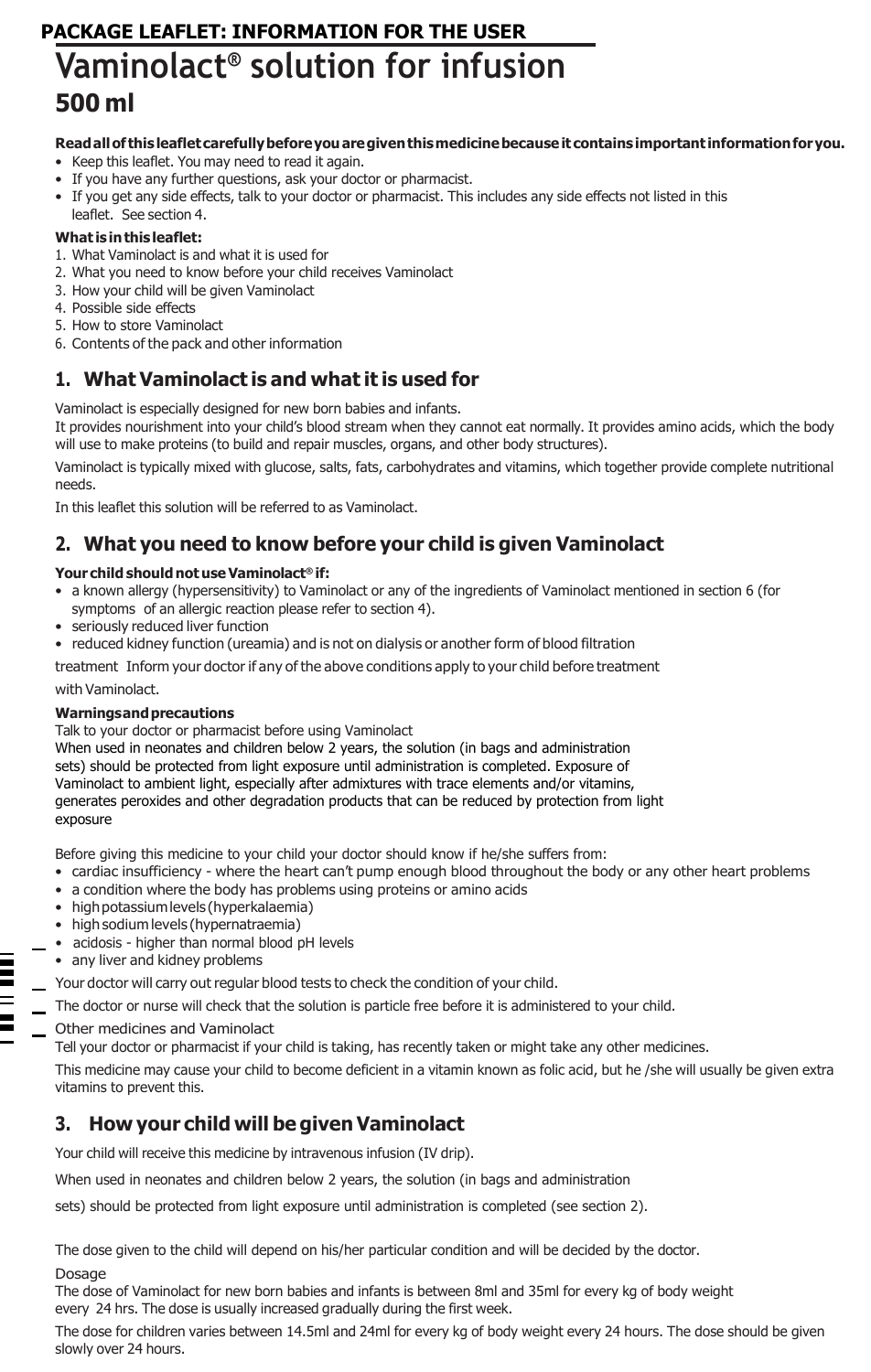#### **If your childreceives toomuchVaminolact**®

It is very unlikely that the child will receive more infusion than it should as a doctor or nurse will monitor your child during the treatment. However, if you think that your child has received too much Vaminolact look for the symptoms described below and inform your doctor or nurse immediately.

The effects of an overdose may include nausea, vomiting, flushing and sweating.

If you have any further questions on the use of this product, ask your doctor or pharmacist.

## **4. Possiblesideeffects**

Like all medicines, Vaminolact can cause side effects, although not everybody gets them.

#### **Allmedicines cancause allergic reactions althoughserious allergic reactions are very rare. If your child does get any of the following symptoms after receiving this medicine you should contact your doctor immediately:**

- **Skinrash**
- Swelling (particularly of the lips, face, eyelids, tongue and throat)
- **Breathlessness**
- · Collapse

The following side effects have been observed when infusion was administered too quickly:

- feeling sick
- sweating
- flushing

Other side effects include:

- folate deficiency- shortage of a vitamin known as folic acid
- abnormal liver test results- these will get back to normal after the treatment with Vaminolact is finished
- cholestasis- a condition in which bile is not flowing properly from the liver to the intestines
- soreness and tenderness of the vein
- thrombosis (the formation of a clot) in the vein where the injection is given

The symptoms of thrombosis include:

- · Pain, swelling and redness at the blood clot site
- · An itchy rash at the clot site
- · Warm skin around the clot
- A mild fever
- Major veins that stand out from your skin

#### **Reporting of side effects**

If you get any side effects, talk to your doctor or pharmacist. This includes any possible side effects not listed in this leaflet. In the UK you can also report side effects directly via the Yellow Card Scheme at: [www.mhra.gov.uk/yellowcard.](http://www.mhra.gov.uk/yellowcard)

In Ireland you can report side effects directly to HPRA Pharmacovigilance, Earlsfort Terrace, IRL- Dublin 2.

Or by email to [medsafety@hpre.ie](mailto:medsafety@hpre.ie)

By reporting side effects you can help provide more information on the safety of this medicine.

## **5. How to store Vaminolact**

Keep this medicine out of the sight and reach of children. Do not store above 25°C. Do not freeze.

Your doctor and hospital pharmacist are responsible for the correct storage, use and disposal of Vaminolact.

Do not use this medicine after the expiry date which is stated on the label. The expiry date refers to the last day of that month. Do not use if bottle is leaking orif solution is cloudy or contains a precipitate. For single use only and discard any unused contents. Do not throw away medicines via wastewater. Ask your pharmacist how to throw away medicines you no longer use. These measures will help protect the environment.

When used in neonates and children below 2 years, the solution (in bags and administration

sets) should be protected from light exposure until administration is completed (see section 2).

# **6. Contents of the pack and other information**

### **WhatVaminolact solutionfor infusion contains**

Each 1000 ml of Vaminolact contains the following active ingredients:

| Amino Acids      | Amount    |
|------------------|-----------|
| Alanine          | 6.3 grams |
| Arginine         | 4.1 grams |
| Aspartic acid    | 4.1 grams |
| Cysteine/Cystine | 1.0 grams |
| Glutamic acid    | 7.1 grams |
| Glycine          | 2.1 grams |
| Histidine        | 2.1 grams |
| Isoleucine       | 3.1 grams |
| Leucine          | 7.0 grams |
| Lysine           | 5.6 grams |
| Methionine       | 1.3 grams |
| Phenylalanine    | 2.7 grams |
| Proline          | 5.6 grams |
| Serine           | 3.8 grams |
| Taurine          | 0.3 grams |
| Threonine        | 3.6 grams |
| Tryptophan       | 1.4 grams |
| Tyrosine         | 0.5 grams |
| Valine           | 3.6 grams |